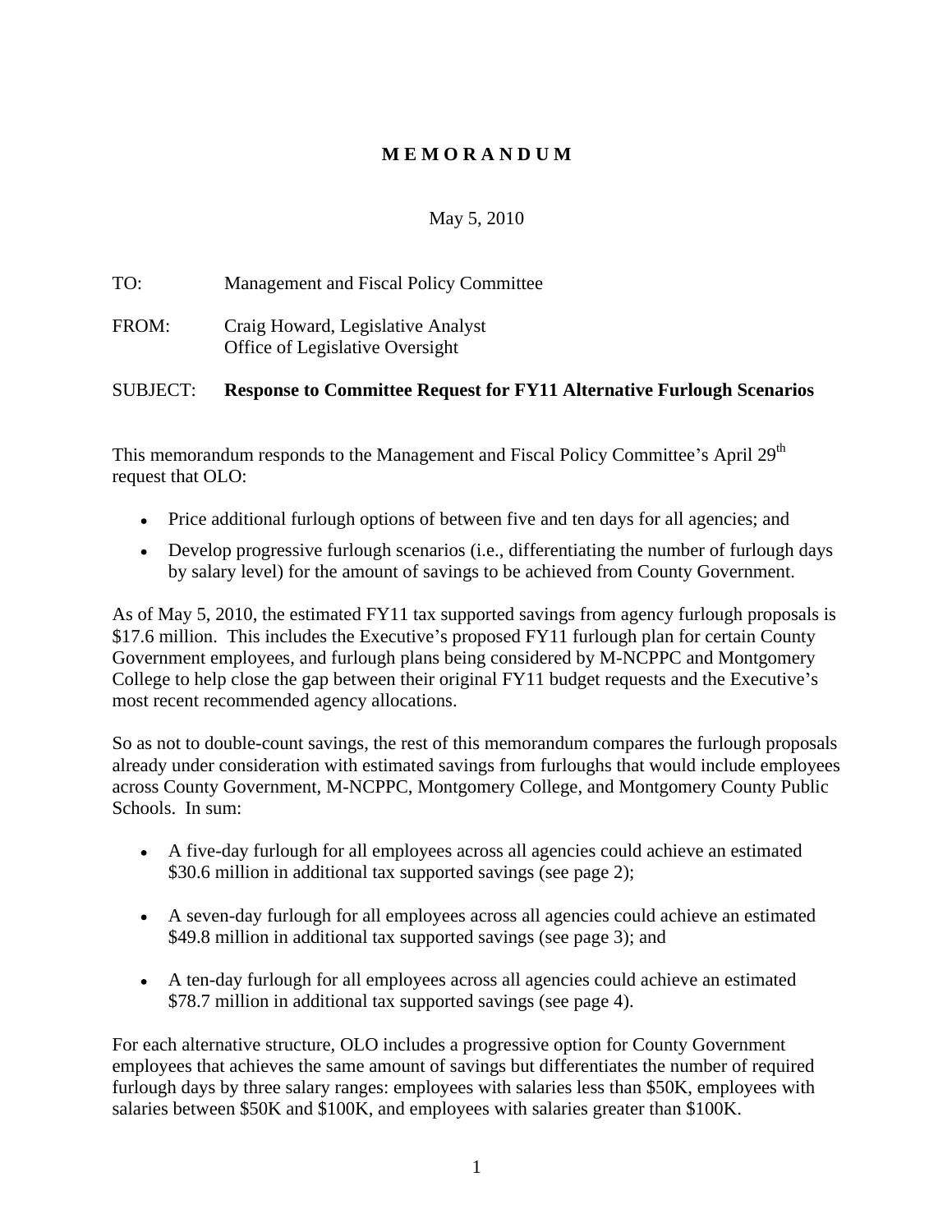### **ALTERNATIVE #1: FIVE-DAY (40 HOURS) FURLOUGH SCENARIO FOR ALL AGENCIES**

Compared to the current furlough proposals, a five-day furlough (or 40 hours) for all employees of County Government, M-NCPPC, Montgomery College, and MCPS would net an additional \$30.6 million in tax supported savings.

| Agency                           | <b>Estimated Tax Supported Savings From:</b>              |                                                      | <b>Budget Change</b>                  |
|----------------------------------|-----------------------------------------------------------|------------------------------------------------------|---------------------------------------|
|                                  | <b>Agency Furlough</b><br><b>Proposals</b><br>(as of 5/5) | <b>Five-Day Furlough</b><br>(no exempt<br>employees) | with Five-Day<br><b>Furlough Plan</b> |
| Montgomery County Government     | $$12.4$ million <sup>1</sup>                              | $$10.5$ million                                      | $+$ \$1.9 million <sup>3</sup>        |
| M-NCPPC                          | $$2.2$ million <sup>2</sup>                               | $$1.1$ million                                       | $+$ \$1.1 million                     |
| Montgomery College               | $$3.0$ million <sup>2</sup>                               | \$2.9 million                                        | $+$ \$100,000                         |
| Montgomery County Public Schools | None                                                      | \$33.7 million                                       | $-$ \$33.7 million                    |
| <b>Total</b>                     | \$17.6 million                                            | \$48.2 million                                       | $+$ \$30.6 million                    |

<sup>1</sup> The \$12.4 million represents estimated tax supported savings from the Executive's FY11 furlough proposal. The \$15.1 million total savings from the furlough cited in the Executive's budget includes \$2.8 million in non-tax supported savings.

 $2$  The savings for M-NCPPC and Montgomery College represent estimated savings from furlough proposals currently under consideration by the agencies to meet the target reductions contained in the Executive's recommended budget.

 $3$  In addition to the +\$1.9 million change for tax supported funds, the five-day furlough proposal would produce a +\$1.4 million budget change for Montgomery County Government's non-tax supported funds.

### **ALTERNATIVE #1A: FIVE-DAY PROGRESSIVE SCENARIO FOR COUNTY GOVERNMENT**

As shown in the table above, a five-day furlough for County Government would achieve \$10.5 million in tax supported savings. This alternative shows one scenario for achieving the County Government "five-day" savings with a progressive structure that assigns more furlough days to higher-earning employees. This structure considers base salary only, and does not prorate the furlough for non-full-time employees.

| <b>County Government Progressive Structure</b> |                             | <b>Estimated Savings</b> |
|------------------------------------------------|-----------------------------|--------------------------|
| Salary $<$ \$50K:                              | $3 \text{ days}$ (24 hours) |                          |
| Salary \$50-100K:                              | 5 days (40 hours)           | \$10.7 million           |
| Salary $> $100K$ :                             | 8 days (64 hours)           |                          |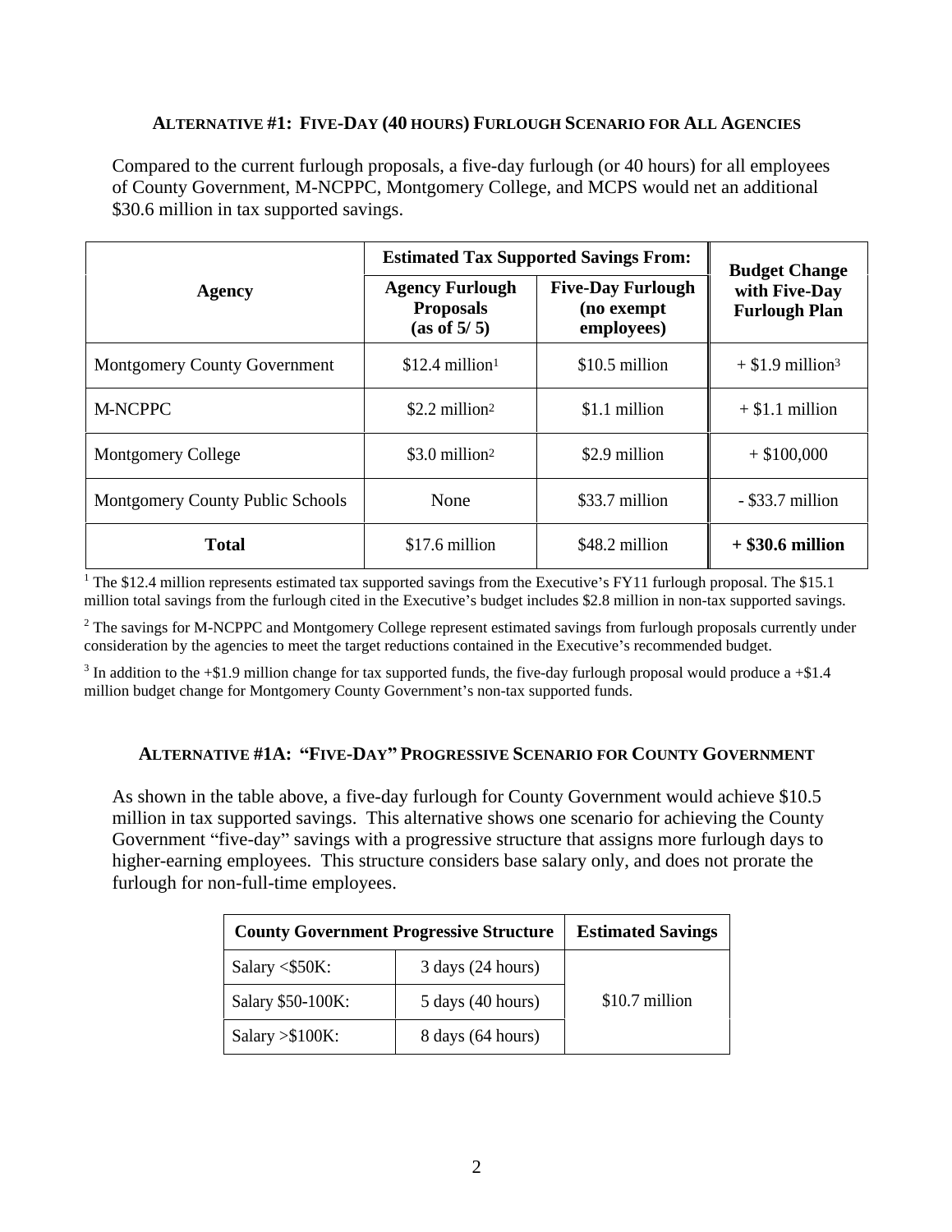#### **ALTERNATIVE #2: SEVEN-DAY (56 HOURS) FURLOUGH SCENARIO FOR ALL AGENCIES**

Compared to the current furlough proposals, a seven-day furlough (or 56 hours) for all employees of County Government, M-NCPPC, Montgomery College, and MCPS would net an additional \$49.8 million in tax supported savings.

| <b>Agency</b>                    | <b>Estimated Tax Supported Savings From:</b>              |                                                              | <b>Budget Change</b>                   |
|----------------------------------|-----------------------------------------------------------|--------------------------------------------------------------|----------------------------------------|
|                                  | <b>Agency Furlough</b><br><b>Proposals</b><br>(as of 5/5) | <b>Seven-Day</b><br><b>Furlough (no</b><br>exempt employees) | with Seven-Day<br><b>Furlough Plan</b> |
| Montgomery County Government     | $$12.4$ million <sup>1</sup>                              | $$14.7$ million                                              | $-$ \$2.3 million <sup>3</sup>         |
| M-NCPPC                          | \$2.2 million <sup>2</sup>                                | $$1.5$ million                                               | $+$ \$700,000                          |
| Montgomery College               | $$3.0$ million <sup>2</sup>                               | \$4.1 million                                                | $-$ \$1.1 million                      |
| Montgomery County Public Schools | None                                                      | \$47.1 million                                               | $-$ \$47.1 million                     |
| <b>Total</b>                     | \$17.6 million                                            | \$67.4 million                                               | $+$ \$49.8 million                     |

<sup>1</sup> The \$12.4 million represents estimated tax supported savings from the Executive's FY11 furlough proposal. The \$15.1 million total savings from the furlough cited in the Executive's budget includes \$2.8 million in non-tax supported savings.

 $2$  The savings for M-NCPPC and Montgomery College represent estimated savings from furlough proposals currently under consideration by the agencies to meet the target reductions contained in the Executive's recommended budget.

 $3$  In addition to the -\$2.3 million change for tax supported funds, the seven-day furlough proposal would produce a +\$800,000 budget change for Montgomery County Government's non-tax supported funds.

#### **ALTERNATIVE #2A: "SEVEN-DAY" PROGRESSIVE SCENARIO FOR COUNTY GOVERNMENT**

As shown in the table above, a seven-day furlough for County Government would achieve \$14.7 million in tax supported savings. This alternative shows one scenario for achieving the County Government "seven-day" savings with a progressive structure that assigns more furlough days to higher-earning employees. This structure considers base salary only, and does not prorate the furlough for non-full-time employees.

|                    | <b>County Government Progressive Structure</b> | <b>Estimated Savings</b> |
|--------------------|------------------------------------------------|--------------------------|
| Salary $<$ \$50K:  | $5$ days (40 hours)                            |                          |
| Salary \$50-100K:  | 7 days (56 hours)                              | $$14.7$ million          |
| $Salary > $100K$ : | $10 \text{ days}$ (80 hours)                   |                          |